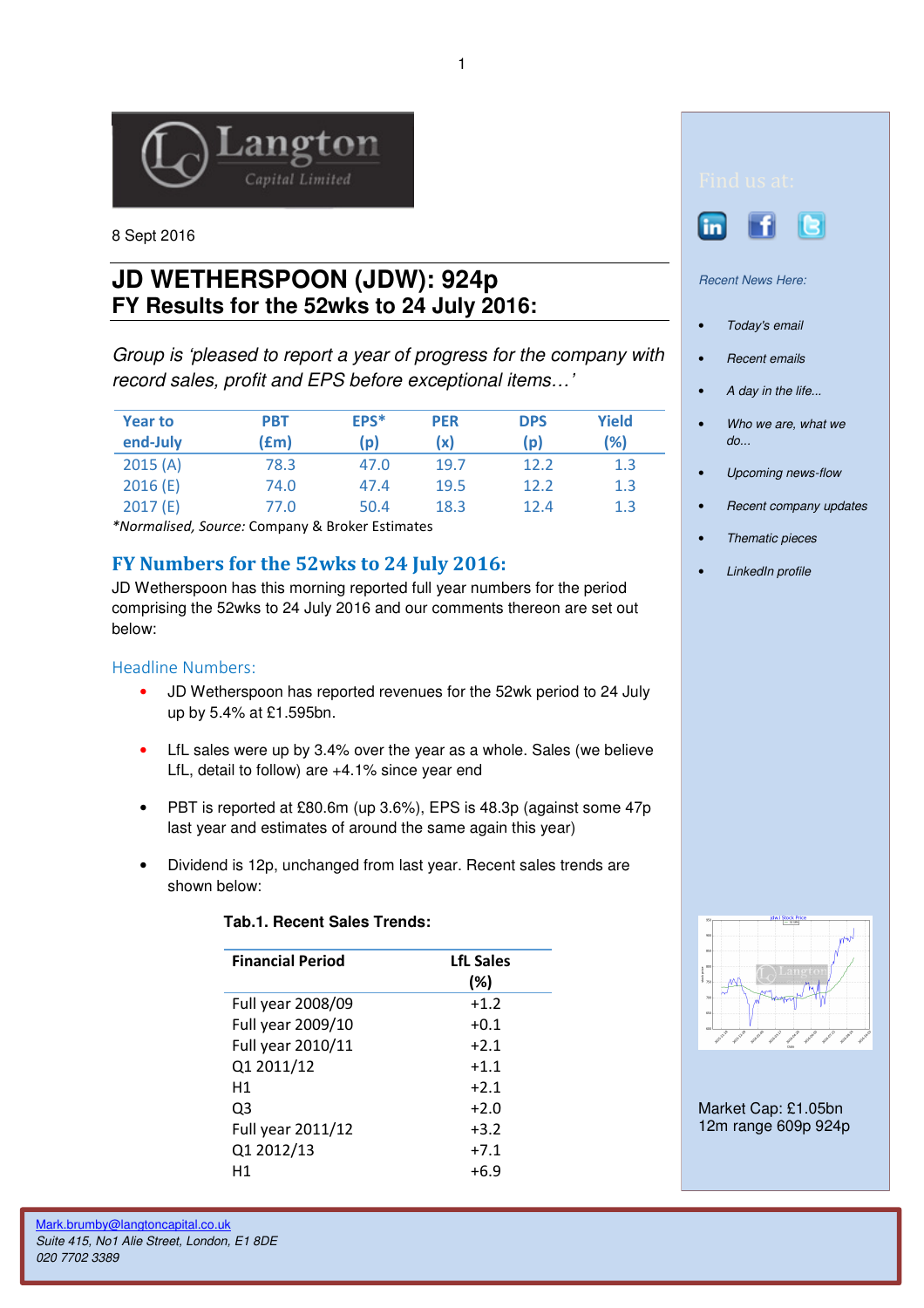| Q <sub>3</sub>       | $+6.3$ |
|----------------------|--------|
| Full year 2012/13    | $+5.3$ |
| Q1                   | $+3.7$ |
| Q2 (first 12w)       | $+6.7$ |
| Η1                   | $+5.2$ |
| Q <sub>3</sub>       | $+6.2$ |
| Full year 2013/14    | $+5.5$ |
| Q1                   | $+6.3$ |
| Q2 (12w)             | $+2.8$ |
| Η1                   | $+4.5$ |
| 13wks to 26 April 15 | $+1.7$ |
| 11wks to 12 July 15  | $+2.9$ |
| Full year 2014/15    | $+3.3$ |
| Q1                   | $+2.4$ |
| Q <sub>2</sub>       | $+3.3$ |
| H1 2015/16           | $+2.9$ |
| 13w to 24 April 16   | $+3.8$ |
| FY15/16 to date      | $+3.2$ |
| 11w to 10 July 16    | $+4.0$ |
| Full year 2015/16    | $+3.4$ |
| Since year end       | $+4.1$ |
|                      |        |

Source: Company Reports

#### Current Trading

- The group (with chairman Mr Martin as a Brexiter) says 'the gloomy economic forecasts for the immediate aftermath of the referendum have been proven to be false'
- The company says 'since the year end, Wetherspoon's sales have continued to be encouraging and increased by 4.1%.'
- Mr Martin adds 'despite this positive start, it remains to be seen whether this will continue over the remainder of the year, given the strong like-for-like sales in the last financial year and what remains a very low-inflation environment.'
- The group says 'we will provide updates as we progress through the year, but we currently anticipate a slightly improved trading outcome for the current financial year, compared with our expectations at the pre-close stage.'

#### Balance Sheet, Debt & Outlook:

- JDW reports that net interest was covered 3.3 times by operating profit before exceptional items
- It spent £124.8m on capital projects in the period (2015: £173.3m), with £55.2m invested in new pubs and extensions to existing pubs (2015: £106.3m).
- Group reports free cash flow, after capital investment of £33.5m on existing pubs (2015: £44.8m), £6.9m in respect of share purchases for employees (2015: £6.8m) and payments of tax and interest, decreased by £19.3m to £90.5m (2015: £109.8m).'
- Re the unchanged shareholder pay-out, JDW says 'in view of the high level of capital expenditure and the potential for advantageous investments, the board has decided to maintain the dividend at its current level for the time being.'